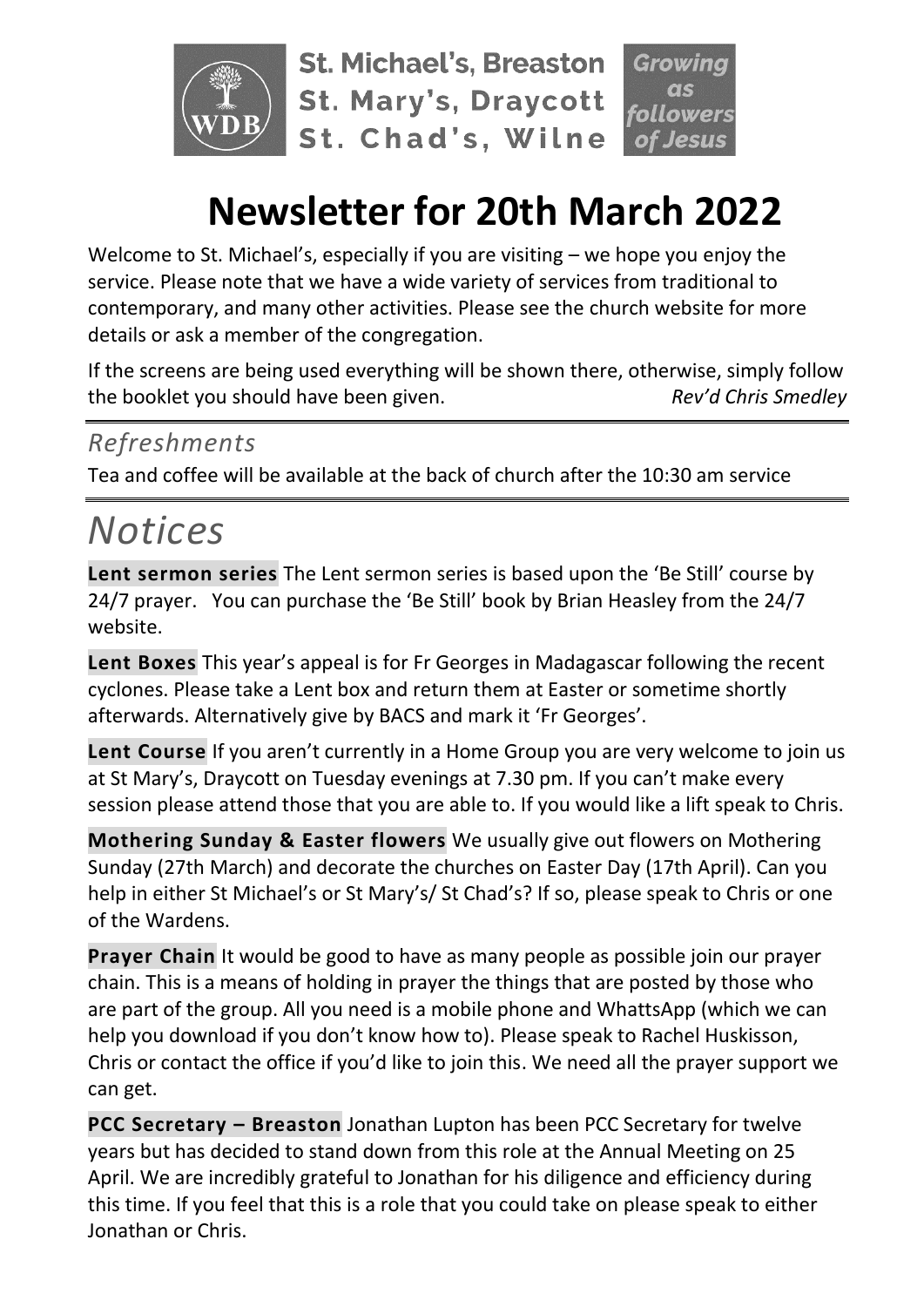**Parish Safeguarding Officer– Breaston** Claire Collishaw will be stepping down as PSO due to increased work commitments. She has done a great job getting our policies and personal details up to date. We need to appoint a new PSO. If you have experience in this area and could help, please speak to Claire or Chris

**Pray for Ukraine** St. Micheal's Church will be open on Thursday and Saturday from 10am –12pm. There is a prayer card available and we encourage you to light a candle.

**Volunteers needed for Family Messy Church – Draycott** Steve and Jodie are looking for volunteers to help run Messy Church which will take place at Draycott Methodist Church from Thursday 12th May. This will run every second Thursday of the month. Please speak to either Chris, Jodie or Steve for further details.

**Experience Easter Help required** We are running Experience Easter in Breaston on Tuesday 5th April and in Draycott on Thursday 31st March. We are asking for volunteers at both locations to help with this amazing opportunity. The session will run for a full day. If you can help, please contact either Steve or Jodie.

**Prayer meeting in St Mary's, Draycott this Wednesday at 7.30 pm** Prayer is about listening to God, discerning his leading, bringing the light in the darkness, changing the spiritual atmosphere and so much more. It is an essential prerequisite for healthy, growing churches where people are coming to faith. Please join us! next prayer meeting will be in St Mary's, Draycott on Wednesday 23 March starting at 7.15 pm. We will be particularly focussing on Draycott.

**Daily Prayer:** We hold a short service of Daily Prayer on our public Facebook page from **Monday to Thursday** only starting at 9:30 am. We are currently using the 'Northumbrian Community Daily Prayer' which is available on the internet. Alternatively, you can purchase the service book. The readings we will be having are as follows:

|      | On Facebook |             |                   |                  | Not on Facebook |              |
|------|-------------|-------------|-------------------|------------------|-----------------|--------------|
| w/c  | Mon         | Tue         | Wed               | Thu              | Fri             | Sat          |
| 20th | 2 Kings 5   | Daniel 2    | Deut 4            | Jer <sub>7</sub> | Isaiah 7        | Hosea 5      |
| Mar  | $v1-15.$    | $v20-23$    | $v1-9$ ,          | $v23 - 28$ .     | $v10 - 14$      | $v15 - 6 v6$ |
|      | Luke 4      | Matt 18     | Matt <sub>5</sub> | Luke 11          | Luke 1          | Luke 18      |
|      | $v24-30$    | $v21 - end$ | $v17 - 19$        | $v14 - 23$       | $v26 - 38$      | $v9 - 14$    |

*All other service details are at the end of the newsletter*

**Men's Danger Club** Our next event travels back in time to the building of the canals in this area. There is a Lock Keeper's cottage in Sandiacre, built in 1779 which is maintained by local people and thanks to them the proposed demolition was prevented. It's a fascinating story about the people who lived there, how they lived and how the building has been preserved. Join us at St. Michael's Church Hall on Friday 25th March at 7:30 pm. Only £5.00 which includes a pint and a donation to the Association. Looking forward to seeing you there. Please contact me on 07887 389 779 or see me in church. *John Skinner*

**Revision of Church Electoral Roll** Notice is hereby given that the Church Electoral Roll of the above parish will be revised by the Parochial Church Council, beginning on Sunday 27th March and ending on Sunday 10th April *Jonathan Lupton*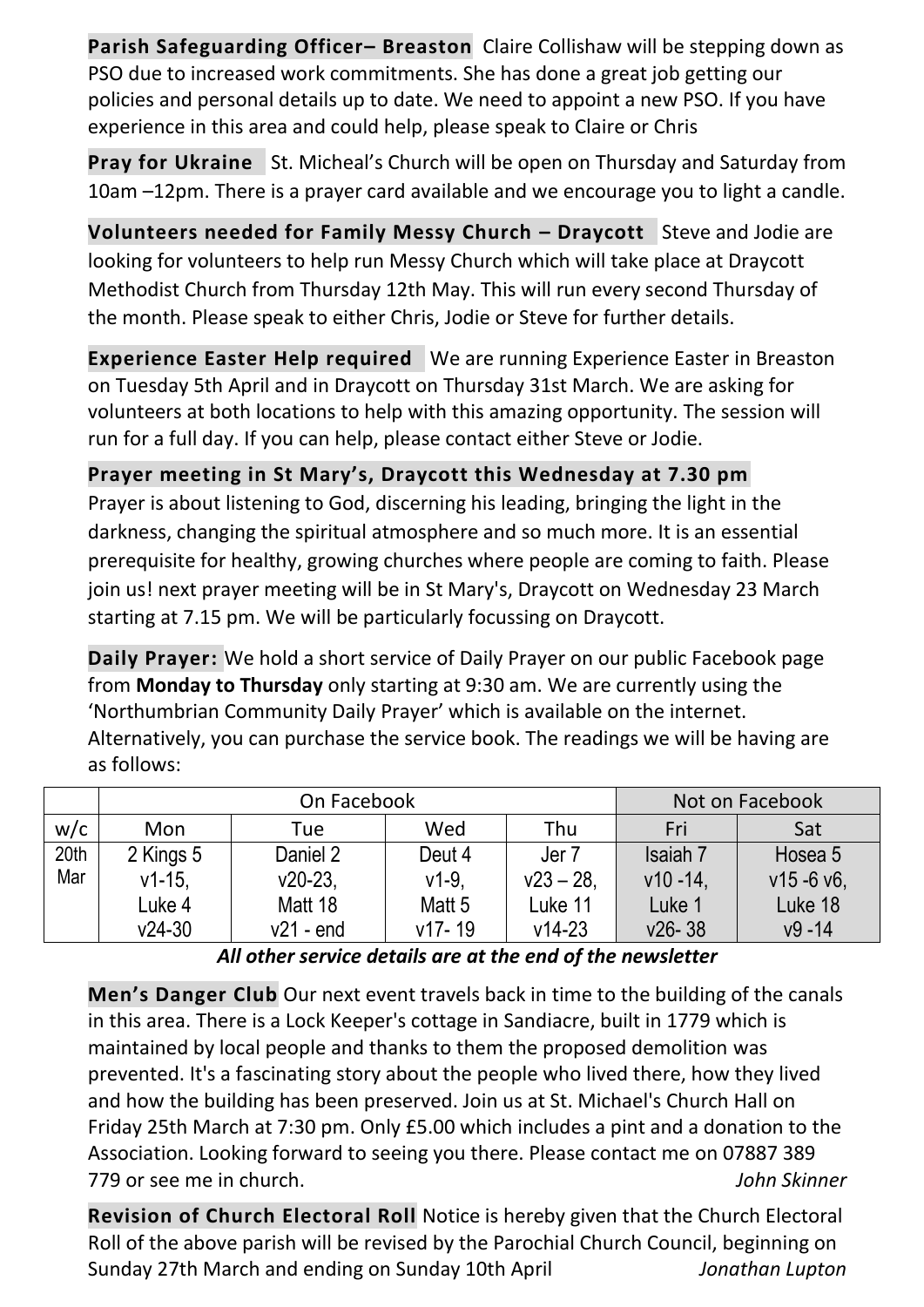**Giving Envelopes** Most of our giving at St Michael's is now by direct bank credit or contactless inside the church. The use of cash has reduced hugely in the last 2 years. The cost of buying pre-printed envelopes is now disproportionate to the funds given this way so we are discontinuing buying these. A supply of blank envelopes will be available at the back of the church so you can continue to give in this way if you prefer. Please enter your giving number, seal the envelope and include it in the offertory. If you can switch to cheques, BACS or contactless it would be very much appreciated. As I'm sure you will understand, handling cash, opening envelopes, recording bankings and making weekly trips to the bank is time consuming and less secure than electronic banking.

Many thanks for your cooperation *Paul Stuttle, Treasurer*

**Erewash Community Sponsorship Coffee Morning** There is a coffee morning taking place on Saturday 2nd April at St. Michael's Church from 10-12pm. There will be tea/coffee & cakes, a craft stall and a used book stall. We hope you can join us!

**Getting Involved** Would you like to be involved in any of the following areas? If so, please speak to Chris or one of the Wardens.

- Welcoming
- Serving refreshments
- Arranging flowers
- Operating audio-visual equipment
- Operating sound equipment
- Leading the services
- Leading intercessions
- Reading the Scriptures
- Preaching
- Prayer ministry

## *Giving*

We are most grateful for your continued financial support in these challenging times. It really is greatly appreciated!

Please do consider giving by standing order, BACS or cheque if possible. This reduces cash handling and physical journeys to the bank which is much safer for all involved. If you feel able to give a one-off gift or to increase your giving by standing order, that would also be greatly appreciated. Thank you.

Please contact the Treasurer at [treasurer@wdbchurches.org.uk](mailto:treasurer@wdbchurches.org.uk) or the church office at [office@wdbchurches.org.uk](mailto:office@wdbchurches.org.uk) for bank details or Gift Aid forms.

If you have a smartphone, you can also give using your mobile phone by scanning this code for St. Michael's but please be aware that a service charge is deducted by the provider:  $\rightarrow \rightarrow \rightarrow \rightarrow \rightarrow \rightarrow$ 

**Donate while you shop online!** You can now donate to St. Michael's when you shop online, at no extra cost to yourself. It works with Amazon (via Amazon Smile) and a host of other retailers

via EasyFundRaising. Details are on the [church website](http://www.stmichaelsbreaston.org.uk/index.php/113-news/236-giving-online). It's very easy to set up. **Why not make your online shopping benefit the church?** Just click the logo →→→→→→→→→→



*Scan to give online*